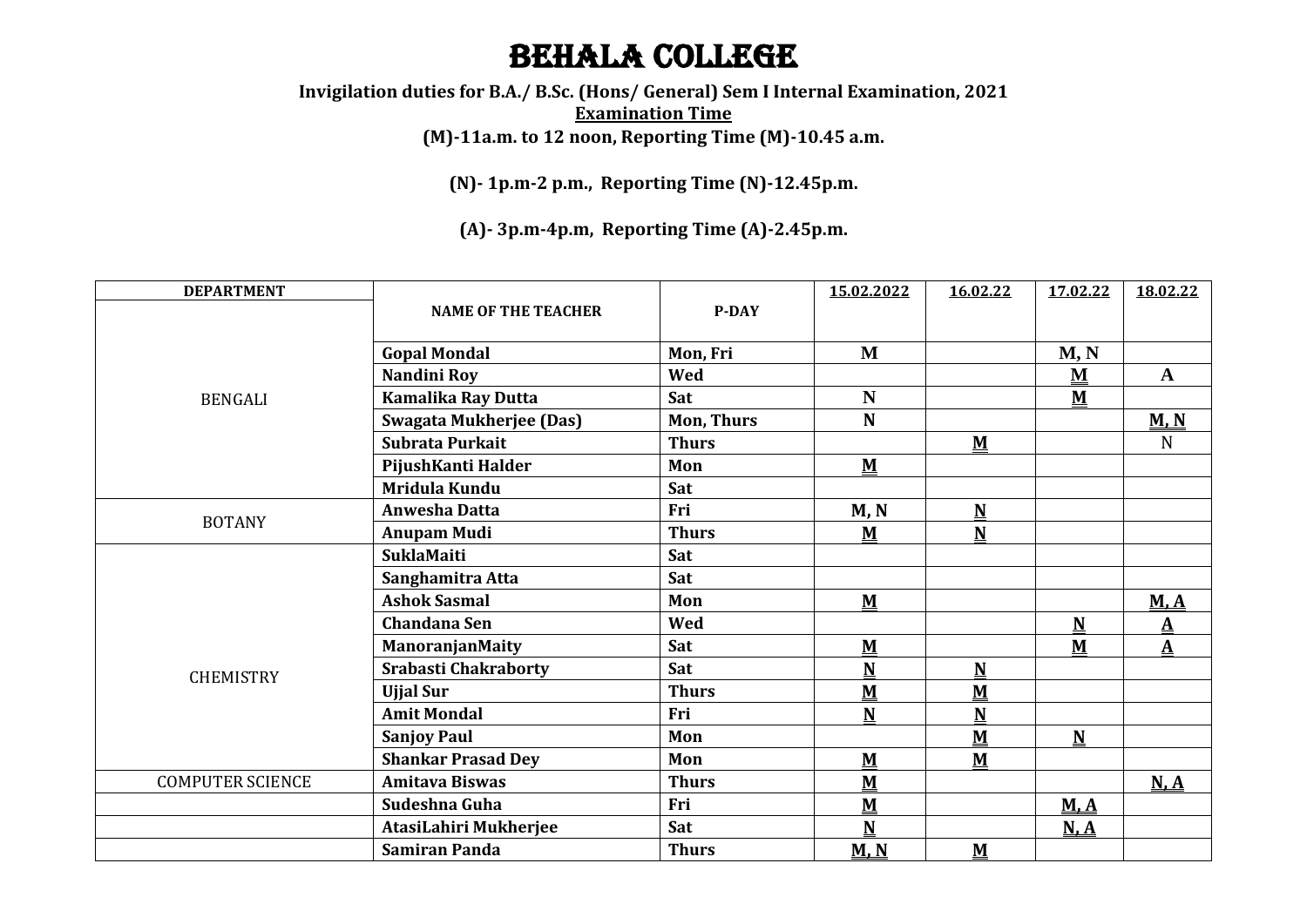| <b>DEPARTMENT</b>           | <b>NAME OF THE TEACHER</b>  | <b>P-DAY</b>      |                          |                          |                          |              |
|-----------------------------|-----------------------------|-------------------|--------------------------|--------------------------|--------------------------|--------------|
| <b>DEFENCE STUDIES</b>      | MalayenduMaiti              | Fri               | $\mathbf N$              | M                        |                          |              |
| <b>ECONOMICS</b>            | Indrakshi Ghosh             | Fri               | $\mathbf{M}$             | $\mathbf N$              |                          |              |
|                             | Ujjaini Mukhopadhyay        | Sat               | N                        | $M$                      |                          |              |
|                             | Nivedita Dutta              | <b>Thurs</b>      | $\mathbf{M}$             |                          |                          | N, A         |
| <b>EDUCATION</b>            | <b>Asim Datta</b>           | Mon               | N                        |                          | N                        | A            |
|                             | <b>Chiranjit Halder</b>     | Fri               | $\mathbf{M}$             |                          | M, A                     |              |
|                             | <b>Shamim Azher Munshi</b>  | Wed               | N                        |                          | $\mathbf N$              | $\mathbf{A}$ |
|                             | PurbitaGarai                | Mon               | ${\bf N}$                |                          |                          |              |
| <b>ENGLISH</b>              | <b>Arijit Mukherjee</b>     | <b>Thurs</b>      | $\mathbf{M}$             | $M$                      |                          |              |
|                             | <b>Kusumita Datta</b>       | Wed               |                          |                          | $\mathbf N$              | $M$          |
|                             | <b>PallabKumar Das</b>      | Wed               | $\mathbf{M}$             |                          | $\mathbf{M}$             |              |
| <b>ELECTRONICS</b>          | SharmisthaBasu              | Sat               | $\mathbf N$              | ${\bf N}$                | M                        |              |
|                             | Hamida Sultana              | <b>WED</b>        | $\mathbf{M}$             |                          | $\mathbf N$              | $\mathbf N$  |
| <b>FOOD &amp; NUTRITION</b> | Arijit Garai                | <b>Thurs</b>      | M                        |                          |                          | N, A         |
|                             | Sudeshna Paul               | Sat               | N                        |                          | $\mathbf N$              | $\mathbf{A}$ |
|                             | <b>Anumita Mondal</b>       | Wed               | $\mathbf{M}$             |                          | $\mathbf{M}$             | $M$          |
|                             | <b>Pinki Nath Ghosh</b>     | Mon               | N                        |                          | M, A                     |              |
| <b>GEOGRAPHY</b>            | <b>Debrupa Chakraborty</b>  | Thu               | $\mathbf N$              |                          |                          | N, A         |
|                             | Supriti Bhattacharyya       | Sat               | M                        | $\mathbf N$              | $\mathbf{A}$             |              |
|                             | <b>SusantaBhowmick</b>      | Wed               |                          |                          | $\mathbf{A}$             | N            |
|                             | KrishnenduNeogi             | <b>Tue, Thurs</b> |                          | $\mathbf{M}$             |                          | N, A         |
| <b>HISTORY</b>              | Madhuri Bhattacharya        | Mon               | M                        | $\mathbf N$              |                          |              |
|                             | <b>Alak Mondal</b>          | <b>Thurs</b>      | N                        | $\mathbf N$              |                          |              |
|                             | <b>Parul Chatterjee</b>     | Fri               |                          |                          |                          |              |
| <b>JOURNALISM</b>           | Dhrubajyoti Ghosh           | <b>Thurs</b>      | M                        |                          |                          | N, A         |
|                             | <b>Arnab Mondal</b>         | Fri               | N                        | $M$                      | M                        |              |
| LIBRARIAN                   | <b>Abantee Chatterjee</b>   |                   |                          |                          |                          |              |
|                             | Protiti Majumdar            | EC                |                          |                          |                          |              |
| <b>MATHEMATICS</b>          | <b>Snehendu Choudhury</b>   | Mon               |                          |                          |                          |              |
|                             | <b>Mita Bhadra</b>          | Wed               |                          |                          |                          |              |
|                             | <b>Umar Farooque Mondal</b> | <b>Thurs</b>      | $\underline{\mathbf{N}}$ | $\underline{\mathbf{M}}$ |                          |              |
|                             | <b>Bibhash Mondal</b>       | Sat               | $\underline{\mathbf{M}}$ | $\overline{\mathbf{N}}$  |                          |              |
| PHILOSOPHY                  | <b>Madhumita Datta</b>      | Sat               |                          |                          |                          |              |
|                             | <b>Shreya Mitra</b>         | Fri               | $\underline{\mathbf{N}}$ | $\underline{\mathbf{M}}$ |                          |              |
|                             | DebjaniRakshit              | Mon               | $\underline{\mathbf{N}}$ |                          | M, A                     |              |
| PHYSICAL EDUCATION          | <b>Amit Bajar</b>           | Mon               | $\underline{\mathbf{M}}$ | $\underline{\mathbf{M}}$ | $\underline{\mathbf{N}}$ |              |